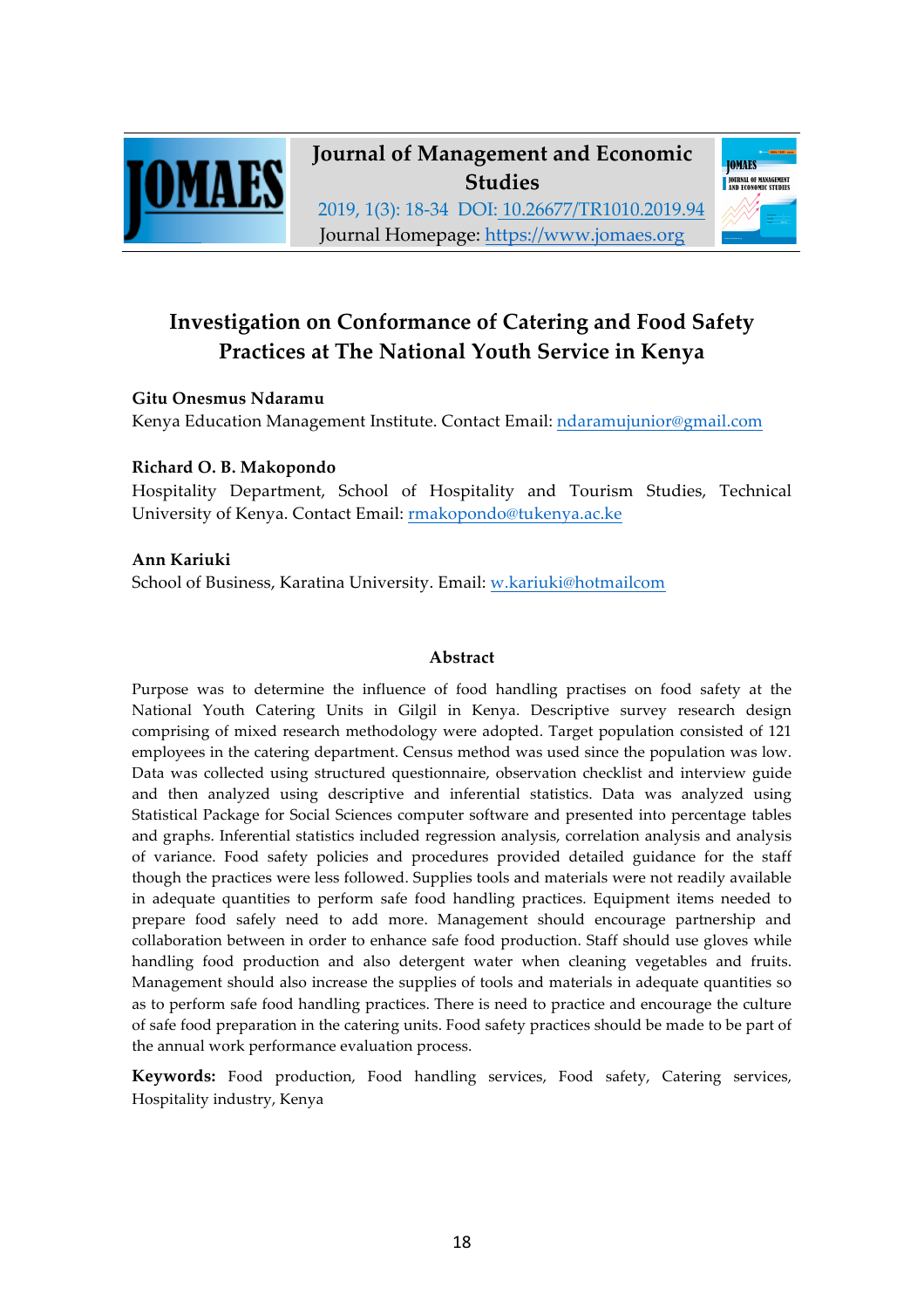#### **Introduction and Background Information**

Due to the changes over the years in mode of food production, delivery and storage, concerns have been raised on safety of consumed foods products and food-borne diseases (Yiannas, 2008). Aagaard, 2016 reported that in earlier years food was simply done with little processing, but today the food system has evolved into an increasingly complex network interdependent on many businesses, sectors, and individuals. Wilcock et al., (2004) reported that each year, 1 in 6 Americans gets sick by consuming contaminated foods or beverages. In Kenya, where food business is an order of the day with different stages of production, processing and distribution in the entire value chain adherence to satisfy relevant hygiene and regulations to maintain/control and enhance safety before and upon consumption is highly necessary. Application of Hazard Analysis and Critical Control Point (Hazard Analysis and Critical Control Point, HACCP) principle in food production and service areas is a requirement especially in global trade (Walker, et al., 2003). Successful implementation of the procedures based on the HACCP principles requires the full cooperation and commitment of food handlers' and employees should undergo training. According to Fone (2013), the specific practices are not endeared, thus the reason for there being so much experiences of food contaminations both internationally and locally.

Food-borne illness (sometimes mislabelled "food-borne disease", "food-borne infection", or "food poisoning") is a common, costly and yet a preventable public health problem caused through contamination by different disease-causing microbes (pathogens) and poisonous chemicals, or other harmful substances. Other diseases are poisoning, caused by harmful toxins or chemicals that have contaminated the food, for example, poisonous mushrooms. These different diseases have many different symptoms, so there is no one "syndrome" that is foodborne illness. However, the microbe or toxin enters the body through the gastrointestinal tract, and often nausea, vomiting, abdominal cramps and diarrhoea are common symptoms in many food-borne diseases. Food-borne diseases and surveillance systems are a major issue in African countries; food is a major factor in transmission of diarrheal diseases. Most African countries lack or have weak surveillance system thus investigation of food-borne disease causative factors and magnitude of exposure are inadequate (WHO, 2012. According to Wagacha and Muthomi(2008) the poor documentation can be attributed to underreporting of food-borne illness.

In developed countries there are intricate standards for food preparation, whereas in lesser developed countries the main issue is simply the availability of adequate safe water, which is usually a critical item (WHO, 2010). ISO 22000 which is a standard developed by the International Organization for Standardization dealing with food safety, specifies the requirements for a food safety management system that involves interactive communication, system management and prerequisite programs. HACCP principles if well put into practice by all food handlers worldwide will improve food safety (American National Standards Institute, 2016). Centre for Disease Control (CDC) estimates that each year roughly 48 million people get sick from a food-borne illness, 128,000 are hospitalized, and 3,000 die. According to CDC (2015), investigating the food processing chain could help stop potential outbreaks and illnesses.

Outbreak investigations are also opportunities for different authorities and professionals to work together as a team. They may reveal points at which the public health systems that detect and respond to outbreaks can be improved. Outbreak investigations and additional research should result in better industry practices, better regulations and enforcement by the regulatory agencies, and better consumer understanding, all of which should reduce the number of foodborne illnesses that occur. Despite this probably good measure having been put in place in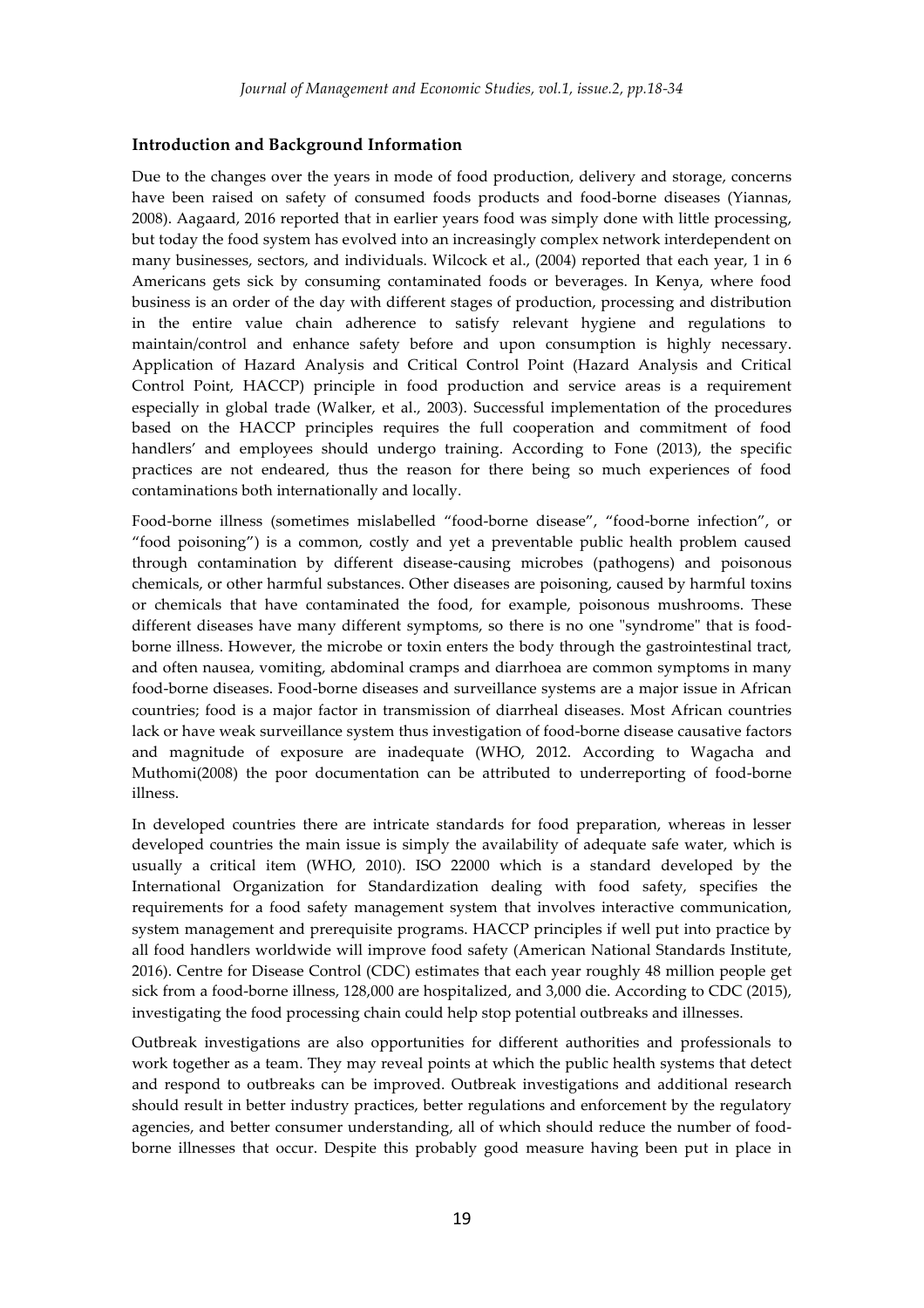developed countries, the challenge of food-borne illness is still experienced. For instance, due to the issue of food safety, Weiland (2012) reports that Australia has developed rules and regulations to enhance food safety standards. Food Standards Australia requires all food businesses to implement food safety systems, (Weiland, 2012). Europe has also come up with rules and regulations to be followed by all food handlers food standards agency.

In Kenya, the existing legal framework for food safety and quality research have not been effective with the results some food products been of sub-standard in the Kenyan market (Olielo & Rombo, 2009). Cases of food poisoning have been reported in institutions of learning, and all these could be attributed to how hospitality departments in learning institutions handle the issue of food and its safety upon consumption. Putting into consideration that, hygiene practices culture is a pattern of shared basic assumptions that a group learn, taught to new members as the correct way to perceive, think, and feel. While quality culture is prevailing attitudes and behaviors related to quality that is taught, directly and indirectly, to new employees (Taylor, 2011). Food safety can probably be influenced by institutional culture. Accordingly, retail and foodservice establishments, as well as food producers at all levels of the food production chain, have a growing responsibility to ensure that proper food safety and sanitation practices are followed, thereby safeguarding the health of their customers (Yiannas, 2008). The number of incidences or occurrences with regard to food safety mentioned or reported in public institutions suggests the need to conduct research. It is mandatory for the service recruits to get food from the messes, which makes food hygiene to be all more critical. Bearing in mind that incidences of food borne illnesses have been reported in many public institutions in the country lately, the study looked in-depth into the practices and culture that may possibly influence safe food handling and catering services in Kenya. Food poisoning is a challenge and measures need to be taken and continually improved to avert this problem.

#### **Statement of the Problem**

Food poisoning and contamination has become a major issue in our public institutions, with so many incidences being reported and some still in the hidden by food consumers. Hygiene practices covers proper acquisition and storage of food items, maintenance of clean environment during food preparation and serving, and assurance that all equipment and serving dishes are clean/ free from pathogens and further contaminants (Lee, Chik, Baka, Saari, & Mahyudin, 2012). Food safety plays a significant role in the economic and health development of Nations by safeguarding the nation's health, enhancing tourism, hospitality and international trade, the production, distribution and consumption of safe food (Tansey & Worsley, 2014). Numerous foods safety's scares and emergencies have occurred over the past years in learning institutions food supply and production chain. Failure to protect the safety of food leads to a decline in consumer confidence in the safety of many food products and threatens the health and wellbeing of any given individual. This creates the need to investigate how institutional culture influences food safety in Kenya. In addition, strategies need to be developed to improve and cub food safety throughout the food system in any learning or training institution especially those serving a huge number of individuals since any food infection could affect thousands of individuals. Furthermore, gaps exist in terms of unreported illnesses and on the extent to which HACCP principles are adhered to in these institutions. In particular the study tried to find how catering practices influences food safety in a large public organization.

#### **Purpose and Objectives of the Study**

Purpose was to investigate conformance of institutions to the catering and food safety practices at the National Youth Service Catering Units in Kenya. Specific objectives were to: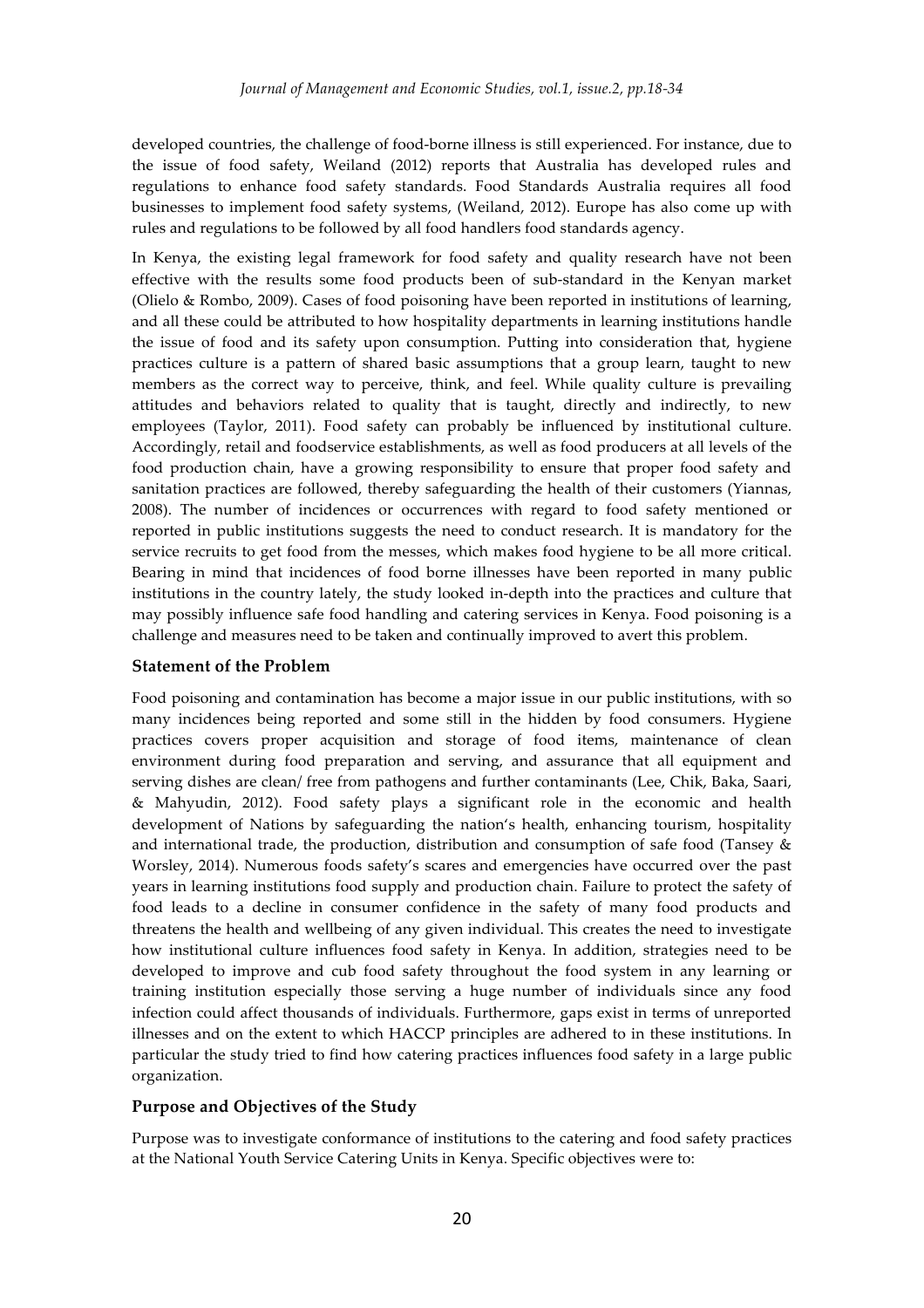- i) Determine the effect of standard operation procedures and catering policies on food safety at the National Youth Service Catering Units.
- ii) Examine the influence of food-handling practices on food safety at the National Youth Service Catering Units.
- iii) Assess the implementation of hazard analysis and critical control points principles and their effect on food safety at the National Youth Service Catering Units.

#### **Hypotheses**

- i) Catering policies do not have a statistically significant effect on food safety at the institution.
- ii) Food handling practices do not have a statistically significant influence on food safety at the institution.
- iii) Implementation of hazard analysis and critical control points principles do not have statistically significant effect on the food safety at the institution.

#### **Literature Review**

#### **Food safety**

Food safety has been defined as conditions and measures that are necessary during production, processing, storage, distribution and preparation of food to ensure that it is safe, sound, and wholesome and fit for human consumption (WHO, 2012). Yiannas(2008) asserts that food handlers neglecting the basic rule of food preparation such as mishandling and taking for granted hygiene practice contributed to the outbreaks of food poisoning. According to Tansey and Worsley(2014) food safety is a scientific discipline describing handling, preparation, storage and presentation of food in ways that prevent food borne illness. This includes a number of routines that should be followed to avoid potentially severe health hazards. The tracks within this line of thought are safety between industry and the market and then between the market and the consumer (Shravani, 2012).

Considering industry to market practices, food safety considerations include the origins of food including the practices relating to food labeling, food hygiene, food additives and pesticide residues, as well as policies on biotechnology, food guidelines for the management of governmental import and export inspection and certification systems for foods. Considering market to consumer practices, the usual thought is that food ought to be safe in the market and the concern is safe delivery and preparation of the food for the consumer (Yiannas, 2012). Aagaard (2016) revealed that there were deficiencies in attitudes, knowledge and practices in safe food handling among food handlers. Therefore the core knowledge of food handlers may come from the root of the problem. Graduates who trained on food hygiene and sanitation play a major role in determining the level of awareness among food handlers in the industry. Food can transmit diseases from person to person as well as serve as a growth medium for bacteria that can cause food poisoning. In developed countries there are intricate standards for food preparation, whereas in less developed countries the main issue is simply the availability of adequate safe water, which is usually a critical item (WHO, 2012).

Contamination of produce with harmful micro-organisms can occur at all stages of production, processing, transportation, storage, preparation, and service. Al Yousuf, Taylor and Taylor(2015) assert that to prevent food borne illness, fresh produce needs to be handled with care at each step from farm to table. Auslan (2013) cautions practitioners to work with lot of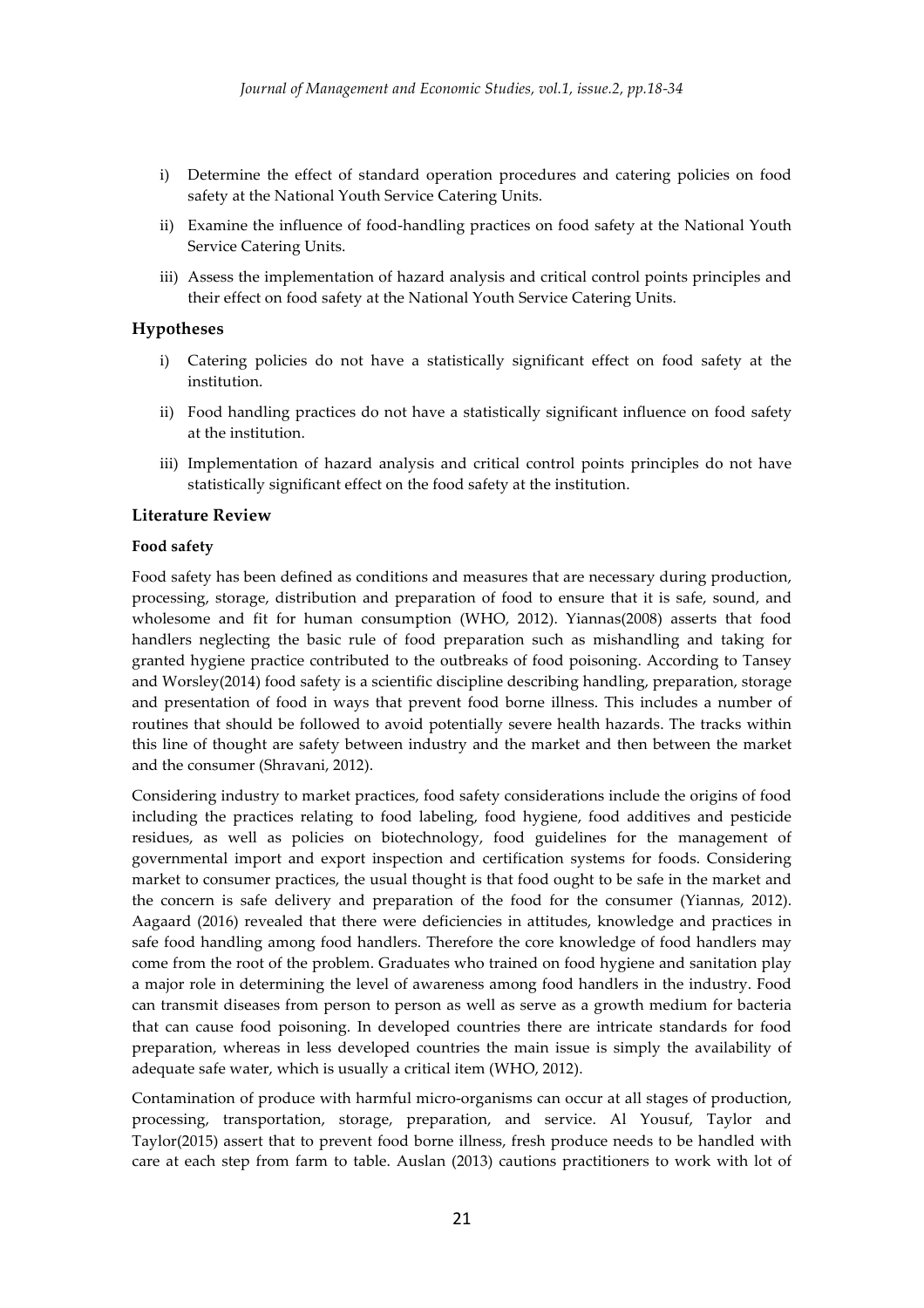caution while purchasing and receiving food commodities by use of purchasing specifications. These specifications include food safety requirements, such as maintaining produce at the proper temperature, maintaining clean and pest-free storage areas and delivery vehicles and complying with food safety laws and regulations. More so, to ensure suppliers are getting produce from licensed, reputable sources and check storage and handling practices of vendors are adhered to. There should also be established procedures for inspecting, accepting or rejecting incoming deliveries. Cramer (2013) argues that procedures should include checking the condition of fresh produce and the transportation vehicles to make sure specifications are met. Thorough washing should be practiced for all fresh products and more so the equipment and tools. Wash produce before serving or cutting and this should be done on running water. Chemical disinfectants, used according to the manufacturer's label instructions for recommended concentration and contact time (Tansey & Worsley, 2014). It should be noted that fresh products should not be soaked or stored in standing water, never rewash packaged produce labelled "ready-to-eat," "washed," or "triple washed". Never the less, wash thoroughly with hot soapy water all equipment, utensils and food contact surfaces that come into contact with cut produce(Rinse, sanitize, and air-dry before use) (Cramer, 2013).

#### **Food Catering Polices**

In a broader perspective, food safety action plan draws the line for minimum expected standards and the overall objectives of food safety system of a country (Nguz, 2007). Yiannas(2009) observed that systems and guidelines should be put in place to enhance food safety by all food handlers. It identifies the approach the nation uses and the goals/targets the system aims to achieve. In Kenya, the nationwide food quality and safety systems are legally controlled by various government agencies under different ministries (WHO, 2010). Food safety regulation agencies work under the Ministries of Trade, Industrialization, Public Health and Sanitation, Livestock, Fisheries and Agriculture. Such agencies include the Kenya Bureau of Standards (KEBS), Kenya Agricultural Research Institute (KARI), Department of Public Health (DPH), and Kenya Plant Health Inspectorate Services (KEPHIS) among others (Nguz, 2007). These agencies aim at disseminating information on the code of hygiene necessary to all food handlers. This is followed by supervision and implementation of the mentioned practices. Food safety is dependent upon the significant roles played by food handlers along the food service system. Food handlers may introduce pathogenic microbes to the food during the process of preparation, distribution and serving (Yiannas, Food Safety Culture, 2009). This is through inoculation of the food with infected excreta, pus, exhalations and other body discharges.

According to Huuhtanen and Laukkanen (2006), all food handlers should understand and internalize that Personal hygiene begins at home, with the essential elements for good hygiene being a clean body, clean hair and clean clothing. Hair in food can be a source of both microbiological and physical contamination. Hairnets and beard covers should be worn to assure food product integrity. Moreover, Hennessey (2012) observed that long-sleeved smocks should be worn to cover arm hair. In addition, clean uniforms, aprons and other outer garments that are put on after the employee gets to work can help minimize food contamination. While working, clothing should be kept reasonably clean and in good repair (Booty, 2009). According to Booty, removal of smocks, lab coats or aprons should take place when leaving the work area to go to the employee break room, restroom or exiting the building. Rodriguez, Valero, Posada-Izquierdo, Carrasco, and Zurera (2011) assert that the only jewelry allowed in a food plant is a plain wedding band and/or one small post earring in each ear and no other jewelry is to be worn because it may fall into the product, it can present a safety hazard and it cannot be adequately sanitized against bacterial transmission. It should be removed prior to entering the processing facility.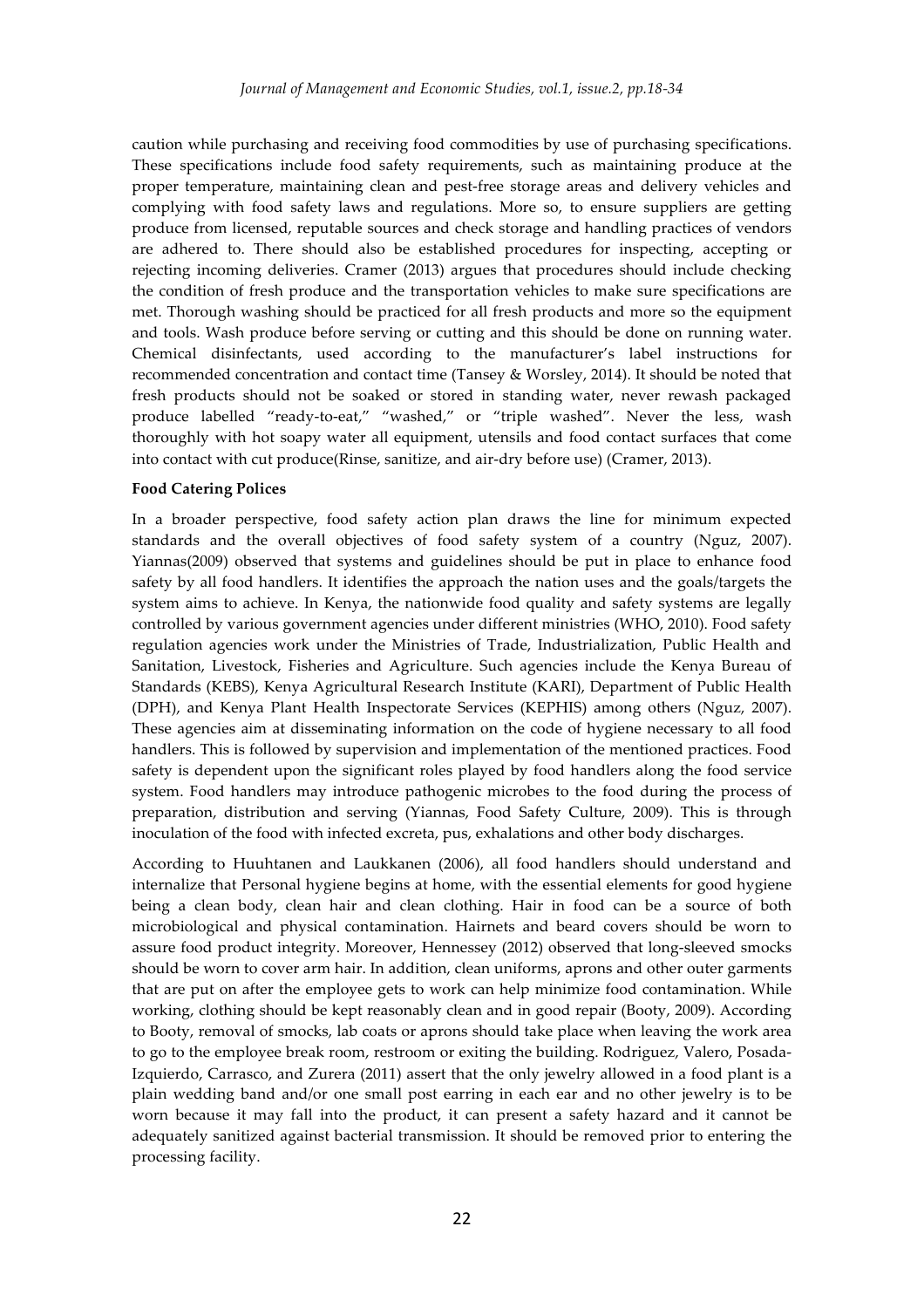Food safety does not happen by accident. To prepare safe food, you must follow certain steps and procedures throughout the entire food preparation process. You have to think, and you have to pay attention to how you prepare food to make sure it is safe. You do this by developing a food safety plan. A good food safety plan will make sure that anything that might make someone sick is under control (Foskett & Ceserani, 2007). Clear structure, rules and procedures on hygiene rules of workers on dress code and covering, health requirements of workers and routines, stipulated procedures or manual on food storage, refrigeration, leftover foods, cleanliness and serving temperatures should be put in place (WHO, 2010). Kenya is deficient of a distinct and published policy for food safety. Separate laws have been put in place to safeguard the consumers. The primary food safety laws are the Food, Drugs and Chemical Substances Act, Chapter 254; The Public Health Act, Chapter 242 and The Meat Control Act, Cap 356 (GOK, 2007). The law mandates the minister for Public Health and Sanitation to orchestrate all the activities by the various agencies concerned in food safety management through the department of public health (DPH).

#### **Food Handling Practices**

Good food hygiene is essential to all food handlers involved in food handling procedure. It is very important for all catering brigade to understand good food hygiene is for it helps one to reduce the risk of food poisoning among food consumers and protect business's reputation (Schlosser, 2012). According to Chesworth (2012), good food hygiene is about controlling harmful bacteria, which can cause illness and can occur in four main things to remember for good hygiene, cross-contamination, cleaning, chilling and cooking. At each step in the flow of food through a food service establishment, there are general food safety procedures that should be followed. This should help reduce the risk of contamination and mishandling that could consequently lead to food-borne illness outbreaks. These are; procuring, storage, preparation, actual production or cooking and food presentation (Al Busaidi & Jukes, 2015).

Additionally, no employee who is affected with, has been exposed to, or is a carrier of a communicable disease, the flu or a respiratory problem, or any other potential source of microbiological contamination shall work in any area where there is a reasonable possibility that food or food ingredients can be contaminated (Chesworth, 2012). In addition, it is ethical and of great consideration for food production plant or company to have a working policy which should be established requiring that employees report any active case of illness to supervisors before beginning work (Cramer, 2013). Consequently, if an employee has been diagnosed with a food-borne illness, they should be excluded from the establishment, and contact the local health department (Chesworth, 2012; Cramer, 2013). Employees must wash and sanitize their hands thoroughly in a hand-washing facility before starting work, especially if the employee has direct contact with food. The hands should also be washed after each absence from the work area, after visiting the restrooms, after eating, drinking, smoking, chewing gum, chewing tobacco, coughing, using a handkerchief or tissue and any other times when hands have become soiled or contaminated (Todd, Michaels, Greig, Smith, Holah & Bartleson, 2010).

#### **Hazard Analysis Critical Control Points Principles**

Hazard analysis and critical control point is a management system in which food safety is addressed through the analysis and control of biological, chemical, and physical hazards from raw material production, procurement and handling, to manufacturing, distribution and consumption of the finished product. HACCP is a system that helps food business operators look at how they handle food and introduces procedures to make sure the food produced is safe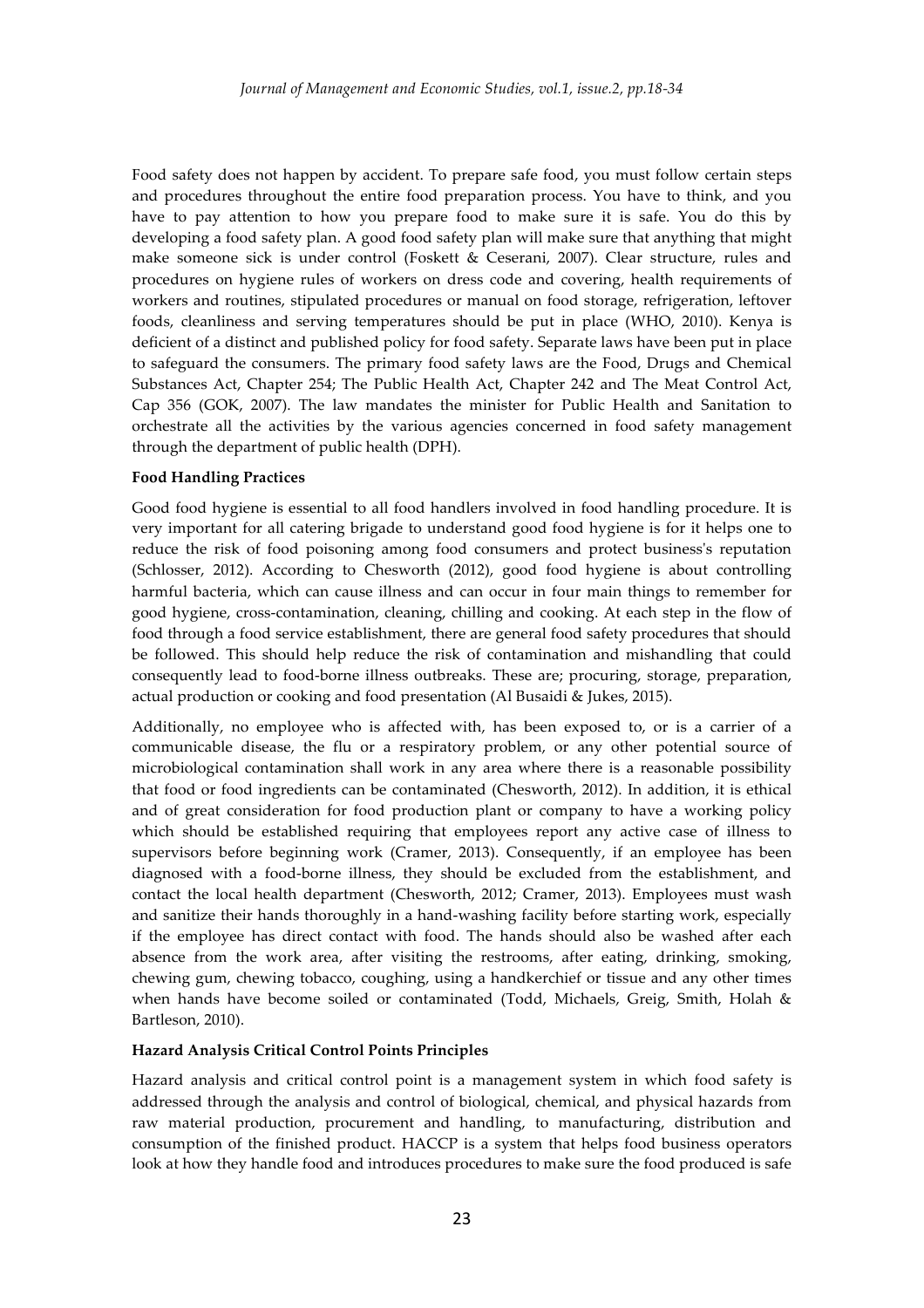to eat (CDC, 2012). Manley (2011) says that there should be development of a range of food safety management packs for different sectors of the food industry to help food production operators manage their food safety management procedures. The HACCP system can be used at all stages of a food chain, from production and preparation processes including purchasing, preparation, cooking, packaging and presentation (Troy& Kerry 2010). However, food safety programs should be designed to help food handlers identify and manage hazards to food safety (CDC, 2012). All food production and processing food handlers must develop own and implement a documented food safety program (FSP) for this will help curb food contamination issues (Chesworth, 2012). According to Sun and Ockerman (2005), food safety programs that identify potential hazards that may occur in all food handling operations carried out in the business should identify where these hazards can be controlled; monitor these control methods, provide corrective actions when a hazard is found to be not under control, establish, document and verify detailed pre-requisite programs; and regularly reviewed for adequacy. This would be the most appropriate one to any given food production sector.

#### **Research Methodology**

#### **Research Design and Sampling Techniques**

Mixed research methodologies of qualitative and quantitative research approaches were used. Qualitative data consists of open-ended structured questionnaire information, interview checklist and observations. Quantitative data was collected through self-administered questionnaire from the key respondents. In Kenya, the National Youth Service is the pride and backbone of youth training under the Ministry of Public Service, Youth and Gender Affairs with 21 camps in the across the country. The whole population of 121employees in the catering department was considered for the research. Structured questionnaire and interview guide were the main instruments of data and information collection. Quantitative data from the questionnaires were tabulated, coded and processed by use of the statistical package for social sciences (SPSS), and organized into themes and subthemes of the study. Analysis of quantitative data was accompanied with tabulations, graphs and percentages.

## **Discussion of Findings**

#### **Food Catering Policies and Food Safety**

First objective determined the effect of standard operation procedures and catering policies on food safety at the National Youth Service Catering Units. Findings established that majority agreed that food safety policies and procedures provided detailed guidance for practices while most didn't believe that these regulations are nothing more than a cover-up in case there is a lawsuit and thus do not regard them as mere formality. In addition, to majority did not think that all the necessary information for handling food safely is readily available while to majority did not think that the management provided adequate training to improve employees' food safety practices quality. In addition, to majority never thought that the management provided adequate training to improve employees' food safety practices while majority did not think the managers' actions showed that providing safe food to customers is a top priority though this was almost equal to those who had a different opinion. This implies a divided response to the question whether managers at the institution acted to show that providing safe food to customers is a top priority.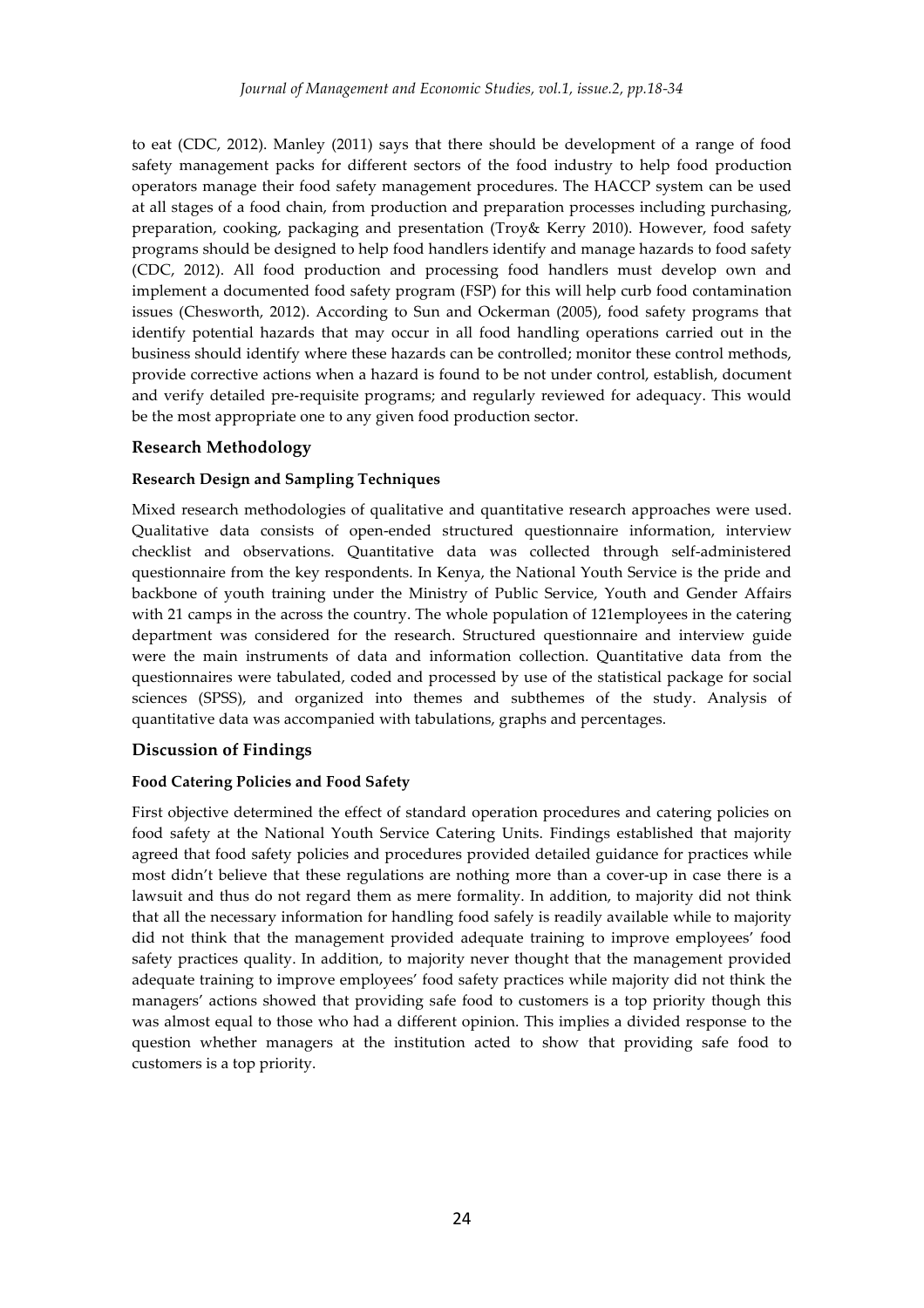| Training and Skills                        | Table 1: Food Catering Policies and Food Safety<br>Respondents Number & Percent |                         |            |                |                 |  |
|--------------------------------------------|---------------------------------------------------------------------------------|-------------------------|------------|----------------|-----------------|--|
|                                            | Strongly                                                                        | Not<br>Agree<br>Disagre |            |                | Strongly        |  |
|                                            | Agree                                                                           |                         | Sure       | ${\bf e}$      | <b>Disagree</b> |  |
| Are there written food safety              | 20                                                                              | 13                      | 55         | 14             | 1               |  |
| policies and procedure in your             | $(21.5\%)$                                                                      | (14%)                   | $(59.1\%)$ | $(4.3\%)$      | $(1.1\%)$       |  |
| work area                                  |                                                                                 |                         |            |                |                 |  |
| Management provides adequate               | 10                                                                              | 38                      | 31         | 11             | 3               |  |
| and timely information about               | $(10.8\%)$                                                                      | $(20.9\%)$              | $(33.3\%)$ | $(11.8\%)$     | $(3.2\%)$       |  |
| current food safety rules and              |                                                                                 |                         |            |                |                 |  |
| regulations                                |                                                                                 |                         |            |                |                 |  |
| Food<br>safety policies<br>and             | 10                                                                              | 37                      | 34         | 11             | 1 <sup>2</sup>  |  |
| detailed<br>give<br>procedures             | $(10.8\%)$                                                                      | $(39.8\%)$              | $(36.6\%)$ | $(11.8\%)$     | $1.1\%)$        |  |
| guidance for practices                     |                                                                                 |                         |            |                |                 |  |
| Views that written food safety             | 8                                                                               | 17                      | 25         | 12             | 31              |  |
| policies and procedures<br>are             | $(8.6\%)$                                                                       | $(18.3\%)$              | $(26.9\%)$ | $(12.9\%)$     | $(33.3\%)$      |  |
| nothing more than a cover-up               |                                                                                 |                         |            |                |                 |  |
| against potential lawsuit                  |                                                                                 |                         |            |                |                 |  |
| Availability of<br>all<br>necessary        | 17                                                                              | 7                       | 31         | 30             | 17              |  |
| information for handling food              | $(18.3\%)$                                                                      | $(7.5\%)$               | $(33.3\%)$ | $(32.3\%)$     | (18.3%)         |  |
| safely to respondents                      |                                                                                 |                         |            |                |                 |  |
| Management provides adequate               | $10\,$                                                                          | 29                      | 33         | 16             | 5               |  |
| training to improve employees'             | $(10.8\%)$                                                                      | $(31.2\%)$              | $(35.5\%)$ | $(17.2\%)$     | $(5.4\%)$       |  |
| food safety practices                      |                                                                                 |                         |            |                |                 |  |
| Management will not take even a            | 22                                                                              | 20                      | 25         | 11             | 15              |  |
| small risk when it comes to food           | (23.7%)                                                                         | $(21.5\%)$              | $(26.9\%)$ | $(11.8\%)$     | $(16.1\%)$      |  |
| safety                                     |                                                                                 |                         |            |                |                 |  |
| Managers' actions show that                | 32                                                                              | 29                      | 16         | 6              | 10              |  |
| providing safe food to customers           | $(34.4\%)$                                                                      | $(31.2\%)$              | $(17.2\%)$ | $(6.5\%)$      | $(10.8\%)$      |  |
| is a top priority                          |                                                                                 |                         |            |                |                 |  |
| Managers<br>actively<br>ensure             | 20                                                                              | 42                      | 22         | $\,3$          | 6               |  |
| practicing of safe food handling           | $(21.2\%)$                                                                      | (45.2)                  | (23.7%)    | $(3.2\%)$      | $(6.5\%)$       |  |
| Respondents follow and practice            | 11                                                                              | 16                      | 42         | 16             | 8               |  |
| food safety rules because they (11.8%)     |                                                                                 | $(17.2\%)$              | $(45.2\%)$ | $(17.2\%)$     | $(8.6\%)$       |  |
| know they are important                    |                                                                                 |                         |            |                |                 |  |
| New employees and experienced              | 9                                                                               | 43                      | 32         | 5              | $\overline{2}$  |  |
| employees work together<br>to              | $(9.7\%)$                                                                       | $(46.2\%)$              | $(34.4\%)$ | $(5.4\%)$      | $(4.3\%)$       |  |
| ensure food safety practices               |                                                                                 |                         |            |                |                 |  |
| Food safety training/education             | 21                                                                              | 25                      | 36         | 7              | $\overline{4}$  |  |
| provided<br>by<br>management               | $(22.6\%)$                                                                      | $(26.9\%)$              | (38.7%)    | $(7.5\%)$      | $(4.3\%)$       |  |
| improves practices                         |                                                                                 |                         |            |                |                 |  |
| Cooperation among departments              | 16                                                                              | 35                      | 32         | $\mathfrak{Z}$ | 7               |  |
| to ensure safe food preparation            | $(17.2\%)$                                                                      | (37.6%)                 | $(34.4\%)$ | $(3.2\%)$      | $(7.5\%)$       |  |
| safety policies<br>Food<br>and             | 32                                                                              | 29                      | 21         | 6              | 5               |  |
| help<br>procedures<br>${\rm to}$<br>ensure | $(34.4\%)$                                                                      | $(31.2\%)$              | (22.6%)    | $(6.5\%)$      | $(5.4\%)$       |  |
| adherence to safe food handling            |                                                                                 |                         |            |                |                 |  |
| practices                                  |                                                                                 |                         |            |                |                 |  |

**Table 1: Food Catering Policies and Food Safety**

Additionally, six key informants commented that *the policies help in ensuring that workplace cleanness is maintained*. *Policies such as SOPs aim at ensuring that food service providers comply with*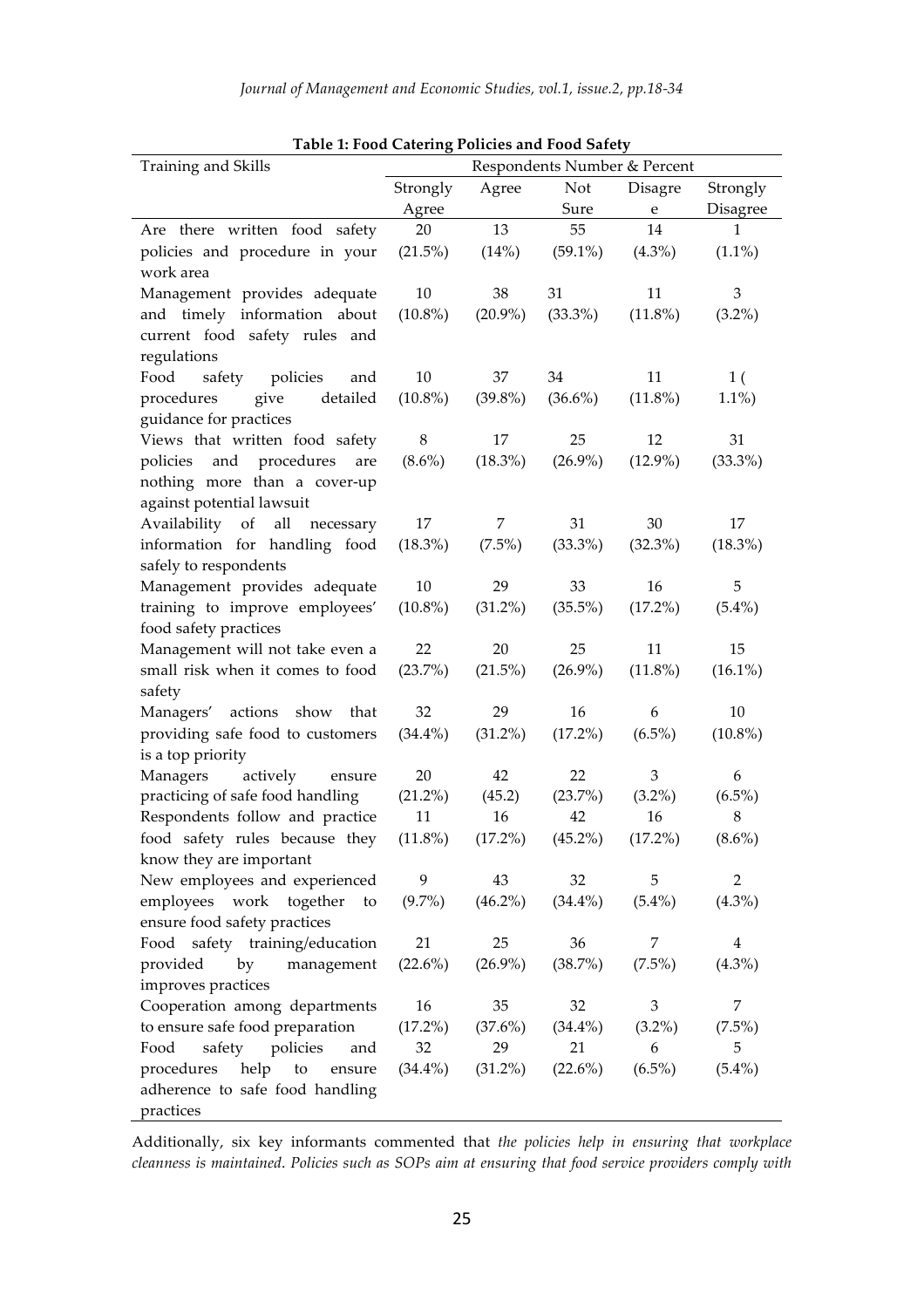*food safety legislation, and ensure that people who use the services, staff and visitors are not at risk of food poisoning*. *Food should be purchased, stored prepared cooked and served in such a way and under such conditions as to prevent contamination, thereby controlling the risk of food poisoning*. *The institution ensures that food handlers meet food safety standards, which is a policy requirement*. **Findings indicated that food catering policies can be explained by 38.9% of variance in food safety. Food catering policies and availability of written food safety policies and procedures have a great effect on food safety. The null hypothesis that states that catering policies do not have a statistically significant effect on food safety at the institution was rejected**.

Evidence suggests that the management falls short of providing adequate and timely information about current food safety rules and regulations. According to University of Mississippi (2017) food safety standard operating procedures (SOPs) are written practices and procedures that are critical to producing safe food. It is essential to have these SOPs in place and to train food-service employees to use them. In addition, policies should ensure "Due Diligence" in respect of food safety, ensuring all food handlers are appropriately trained and all areas of food safety are risk assessed as well as ensuring compliance (Jabbar & Grace, 2012). There is inadequate adequate training of personnel meant to improve food policies and food safety. This implies the catering department has a shortfall in providing adequate training to the staff to improve employees' food safety practices.

According to FAO (2016)states that though consumers, governments and other stakeholders play an important role in ensuring both food safety and quality, in free-market societies the ultimate responsibility for investing the physical and managerial resources necessary for implementing appropriate controls correspond with food industry that continuously oversees manufacture and processing of foods. The management in a place offering food service should therefore continuously offer leadership that ensures highest level of food safety. To some extent the management of the catering department do not take risks when it comes to food safety although there is room for improvement and thus the managers should be more cautious. It suggests that the managers should be more proactive in providing food safety initiatives at the catering units. New employees and experienced employees work together to ensure food safety practices are in place, hence there is teamwork between new and old employees as a measure of enhancing food safety. Food safety training/education provided by management is useful in improving the practices and the profession. There is good cooperation among departments in order to ensure that consumers receive prepared food safely. It further suggests that there is need for the management to encourage cooperation between the different departments in order to enhance safe food practices.

#### **Food Handling Practices**

Second objective examined the influence of food-handling practices on food safety at the National Youth Service Catering Units. In the multiple response question, majority of the respondents disagreed that they use food gloves when preparing food items. This implies that majority of the respondents do not use food gloves when preparing food items, hence the staff should be sensitized on the need to adopt usage of gloves as a way of boosting safe food handling at the institution. Detergent and water are used when cleaning the vegetables and food commodities are normally frozen where the refrigerator is available for storage of perishable foods. There were adequate supplies tools and materials such as gloves and thermometers which are readily available to perform safe food handling practices. This implies that supplies tools and materials are not readily available in adequate quantities for the respondents to perform safe food handling practices. Supplies tools and materials are not readily available in adequate quantities for the respondents to perform safe food handling practices. Equipment items needed to prepare food safely are readily available and accessible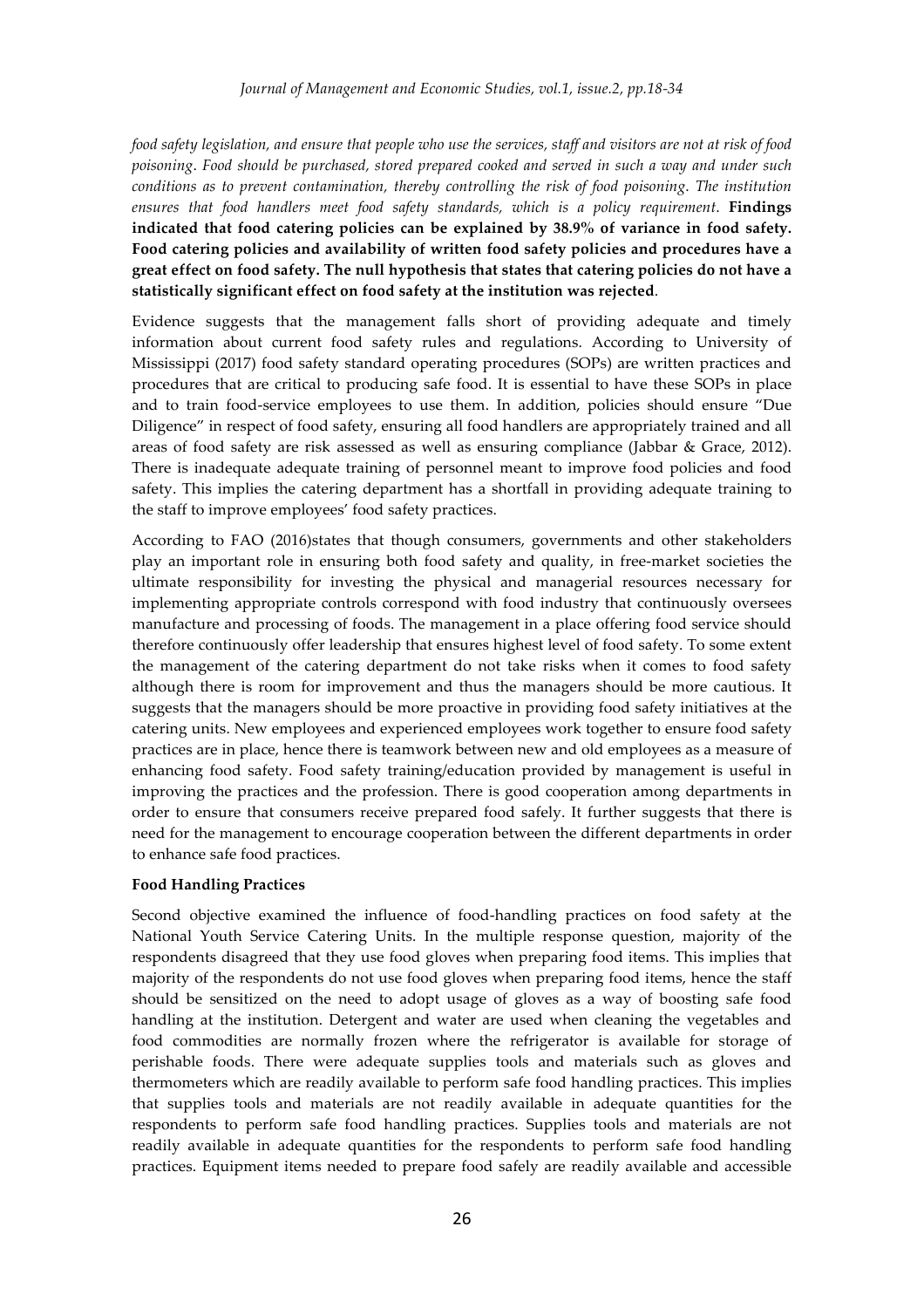although there is need to add more. Majority of respondents were not being provided with quality supplies that make it easy to follow safe food handling practices. As a result adequate tools and equipment were available to prepare food safely.

Findings established that highly perishable and non-perishable foods are not stored together. Refrigerators are not over filled in such a way that there is limited circulation of air although there are separate refrigerators for storage of cooked foods and raw foods in the food production area. In addition, refrigerators have fixed thermometer reading, working services and equipment cleaned frequently, there are no incidents of food contamination or food poisoning, regular food-handling medical check-ups, fumigation done, no norms practiced by all food handler's brigade, never attended any in-service training, regular use of menu and procedures for food production, adequate recording of food items in the kitchen, temperature measurements and records of all food are taken during service, standardized and institutionalized food handling practices across the institution, measures are put in place to prevent food contamination and poisoning. Findings also established some compromises with safe practices when handling food and the need to provide the necessary security, although staff use the easiest, quickest, and cheapest way, which might lead to poor quality of food safety when preparing food.

| <b>Food Handling Practices</b>              | Respondents Number & Percent |                  |  |       |          |
|---------------------------------------------|------------------------------|------------------|--|-------|----------|
|                                             | Strongly                     | Disagree Neutral |  | Agree | Strongly |
|                                             | <b>Disagree</b>              |                  |  |       | Agree    |
| Use of food gloves when preparing food      | 34                           | 57               |  |       |          |
| items                                       | $(36.6\%)$                   | $(61.3\%)$       |  |       |          |
| Use of detergent water when cleaning        | 9                            | 82               |  |       |          |
| vegetables                                  | $(9.7\%)$                    | $(88.2\%)$       |  |       |          |
| Freezing of Food Commodities                | 55                           | 37               |  |       |          |
|                                             | $(59.1\%)$                   | $(39.8\%)$       |  |       |          |
| Availability of refrigerator for storage of | 79                           | 13               |  |       |          |
| perishable foods                            | $(84.9\%)$                   | $(14.0\%)$       |  |       |          |
| Highly perishable and non-perishable        | 17                           | 74               |  |       |          |
| foods stored together                       | $(18.3\%)$                   | $(79.6\%)$       |  |       |          |
| Refrigerators are over filled in such a way | 17                           | 74               |  |       |          |
| that it limits circulation of air           | $(18.3\%)$                   | $(79.6\%)$       |  |       |          |
| Provision for separate refrigerator for     | 66                           | 12               |  |       |          |
| storage of cooked foods and raw foods       | $(71.0\%)$                   | $(12.9\%)$       |  |       |          |
| Does the refrigerator have<br>fixed<br>a    | 64                           | 25               |  |       |          |
| thermometer reading                         | $(68.8\%)$                   | $(26.9\%)$       |  |       |          |
| Any incidences of food poisoning            | 12                           | 77               |  |       |          |
|                                             | $(12.9\%)$                   | $(82.8\%)$       |  |       |          |
| Visits for food handling medical checkups   | 66                           | 23               |  |       |          |
|                                             | $(71.0\%)$                   | (24.7%)          |  |       |          |
| Fumigation done                             | 69                           | 20               |  |       |          |
|                                             | $(74.2\%)$                   | $(21.5\%)$       |  |       |          |

**Table 2: Food Handling Practices**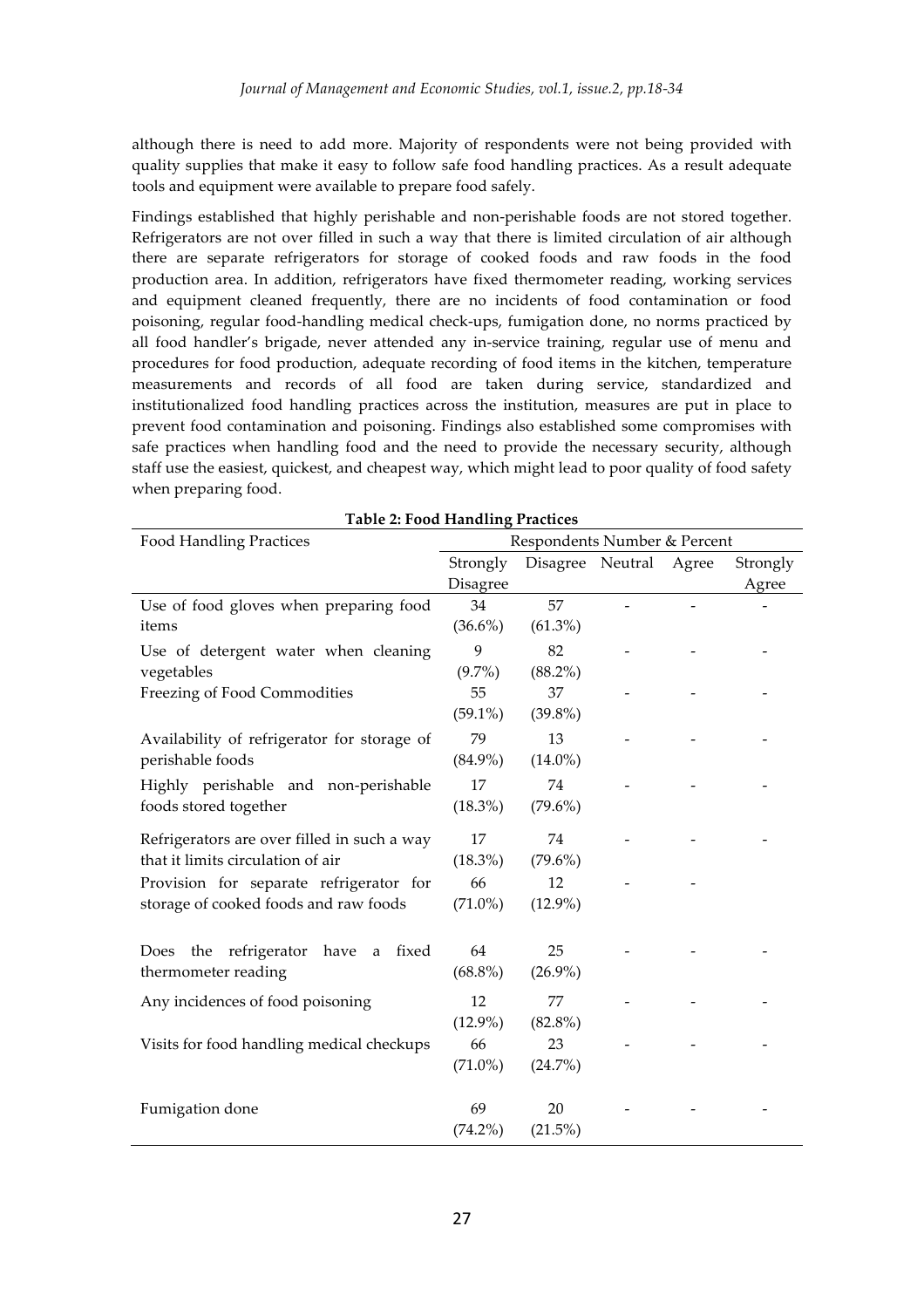| Presence of norms practiced by all staff                                                       | 19<br>$(20.4\%)$ | 69<br>$(74.2\%)$ |                  |                  |                |
|------------------------------------------------------------------------------------------------|------------------|------------------|------------------|------------------|----------------|
| Staff<br>have<br>attended<br>in-service<br>any<br>training                                     | 18<br>$(19.4\%)$ | 71<br>$(76.3\%)$ |                  |                  |                |
| Uses menu and procedures for food<br>production                                                | 81<br>$(87.1\%)$ | 9<br>$(9.7\%)$   |                  |                  |                |
| Any records of food to be prepared                                                             | 83<br>$(89.2\%)$ | 6<br>$(6.5\%)$   |                  |                  |                |
| Any records kept for food temperature                                                          | 63<br>$(67.7\%)$ | 27<br>$(29.0\%)$ |                  |                  |                |
| Food handling practices are standardized<br>and institutionalized in the institution           | 59<br>$(63.4\%)$ | 30<br>$(32.3\%)$ |                  |                  |                |
| Any measures on prevention on food<br>contamination                                            | 69<br>$(74.2\%)$ | 21<br>(22.6%)    |                  |                  |                |
| Adequate supplies tools and materials<br>readily available for safe food handling<br>practices | 11<br>$(11.8\%)$ | 16<br>$(17.2\%)$ | 42<br>$(45.2\%)$ | 14<br>$(15.1\%)$ | 8<br>$(8.6\%)$ |
| Equipment items needed to prepare food                                                         | 14               | 31               | 38               | 3                | 6              |
| safely (hand washing sinks) are readily<br>available and accessible                            | $(15.1\%)$       | $(33.3\%)$       | $(40.9\%)$       | $(3.2\%)$        | $(6.5\%)$      |
| Staff provided with quality supplies that                                                      | 10               | 35               | 34               | 9                | 3              |
| makes it easy to follow safe food handling<br>practices                                        | $(10.8\%)$       | (37.6%)          | $(36.6\%)$       | $(9.7\%)$        | $(3.2\%)$      |
| Adequacy of resources to prepare food                                                          | 16               | 32               | 32               | 8                | 4              |
| safely                                                                                         | $(17.2\%)$       | $(34.4\%)$       | $(34.4\%)$       | $(8.6\%)$        | $(4.3\%)$      |
| Adequacy of Facilities Quality in order to                                                     | 12               | 25               | 26               | 15               | 14             |
| follow safe food handling practices                                                            | $(12.9\%)$       | $(26.9\%)$       | $(28.0\%)$       | $(16.1\%)$       | $(15.1\%)$     |
| No Compromises with safe practices are                                                         | 19               | 28               | 25               | 6                | $\,8\,$        |
| made when handling food                                                                        | $(20.4\%)$       | $(30.1\%)$       | $(26.9\%)$       | $(6.5\%)$        | $(8.6\%)$      |
| Respondents sometimes asked to cut                                                             | 8                | 17               | 25               | 12               | 31             |
| corners with food safety to save costs<br>when preparing food                                  | $(8.6\%)$        | $(18.3\%)$       | $(26.9\%)$       | $(12.9\%)$       | $(33.3\%)$     |

**From the results 41.1% of food handling practices can be explained by food safety. Food handling practices contribute significantly to food safety. The null hypothesis that stated that food handling practices do not have a statistically significant influence on food safety at the institution was rejected**. *Tools provided in the workplace ensure that food safety practices are observed and adhered to* (added four key informants); the same *help in making work easy and promoting safety in industry* (two key informants); and one key informant was of the *opinion that tools are used to minimize food wastage* while three key informants opined that *tools make work efficient*. All the key informants noted that *there have never been incidences of food contamination or food poisoning in the institution*. This means there are low food poisoning incidences in the institution. A report by WHO (2015) on estimates of the global burden of food-borne diseases that comprehensive reported the impact of contaminated food on health and well-being of individuals estimated that each year as many as 600 million, or almost 1 in 10 people in the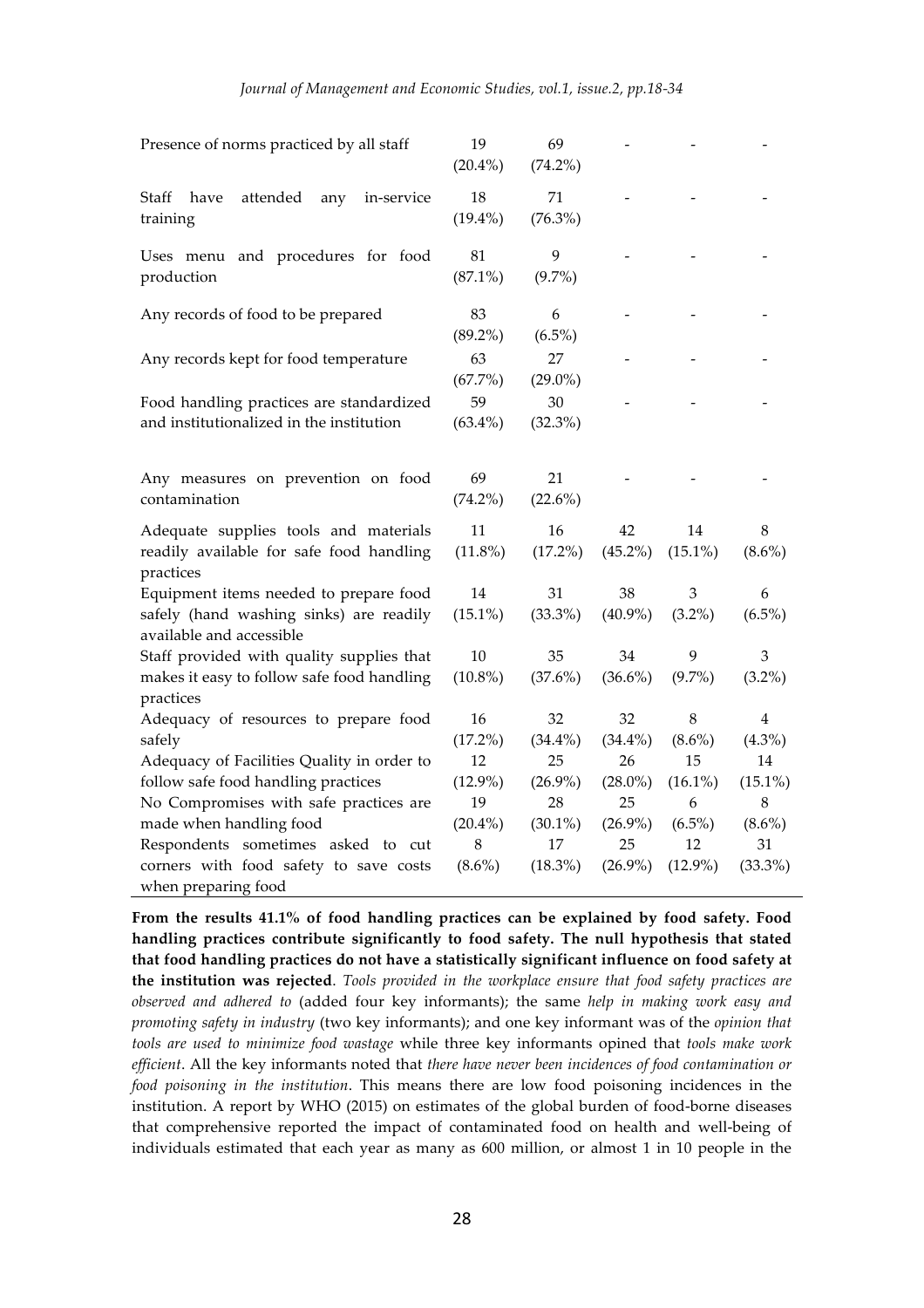world, fall ill after consuming contaminated food out of which, 420 000 people die. The report further cited 31 agents of food-borne diseases that include bacteria, viruses, parasites, toxins and chemicals. This report emphasizes the importance of ensuring zero incidences of food poisoning by ensuring stringiest adherence to hygienic food handling.

#### **Food Handling Safety**

Findings also established the view on food handling safety as demonstrated in Table 3. Majority of the respondents (39.3%) noted that food handling safety was fair while another 26.2% responded that it was good. This implies that food handling safety in the catering is fairly good. Similarly, key informants noted numerous hindrances to safe handling practices. One key informant noted that *lack of cooperation from some staff members and lack of water are factors in the work place that hinder implementation safe food handling practices*. Three key informants cited *inadequate proper equipment and low water supply as hindrances to safe food handling practices as well as poor waste disposal* while four informants opined *lack of established systems as a hindrance*. In addition, five key informants suggested *lack of proper tracking* and two noted *ignorance*.

| Response  | Respondents Number & Percent |
|-----------|------------------------------|
| Poor      | 12(19.7)                     |
| Fair      | 24 (39.3)                    |
| Good      | 16(26.2)                     |
| Very Good | 7(11.5)                      |
| Excellent | 2(3.3)                       |

**Table 3: Views on Food Handling Safety**

#### **Implementation of HACCP Principles**

Third objective assessed the implementation of hazard analysis and critical control points principles and their effect on food safety at the National Youth Service Catering Units. Aspects highlighted included awareness on HACCP principles, continuing education courses on HACCP and food hygiene for food-handler, and implementation of HACCP principles. Majority of the respondents have no knowledge on HACCP or any other food safety standards since they had not been trained on the food safety standards as indicated in Figure 1. Respondents agreed that food-hygiene operating procedure had been documented although food safety practices as part of annual work performance evaluation are hardly followed. This further suggests that measures for safe food handling need strengthening as part of annual work performance evaluation. In terms of continuing education courses on HACCP and food hygiene, majority of the respondents did not think that there were continuing education courses on HACCP and food hygiene for food-handler being implemented (Figure 2). Implementation of HACCP principles is as explained in Table 4. Majority of respondents were of the opinion that food safety inspections by health inspectors help to ensure safe food handling practices are followed. **HACCP principles can be explained by variance in food safety where the model applied was statistically significant to predict the outcome variable. Implementation of HACCP principles causes negative change in food safety. This was explained by the lack of education and lack of awareness of the policy. The null hypothesis that stated that implementation of HACCP principles do not have statistically significant effect on the food safety at the institution was rejected.**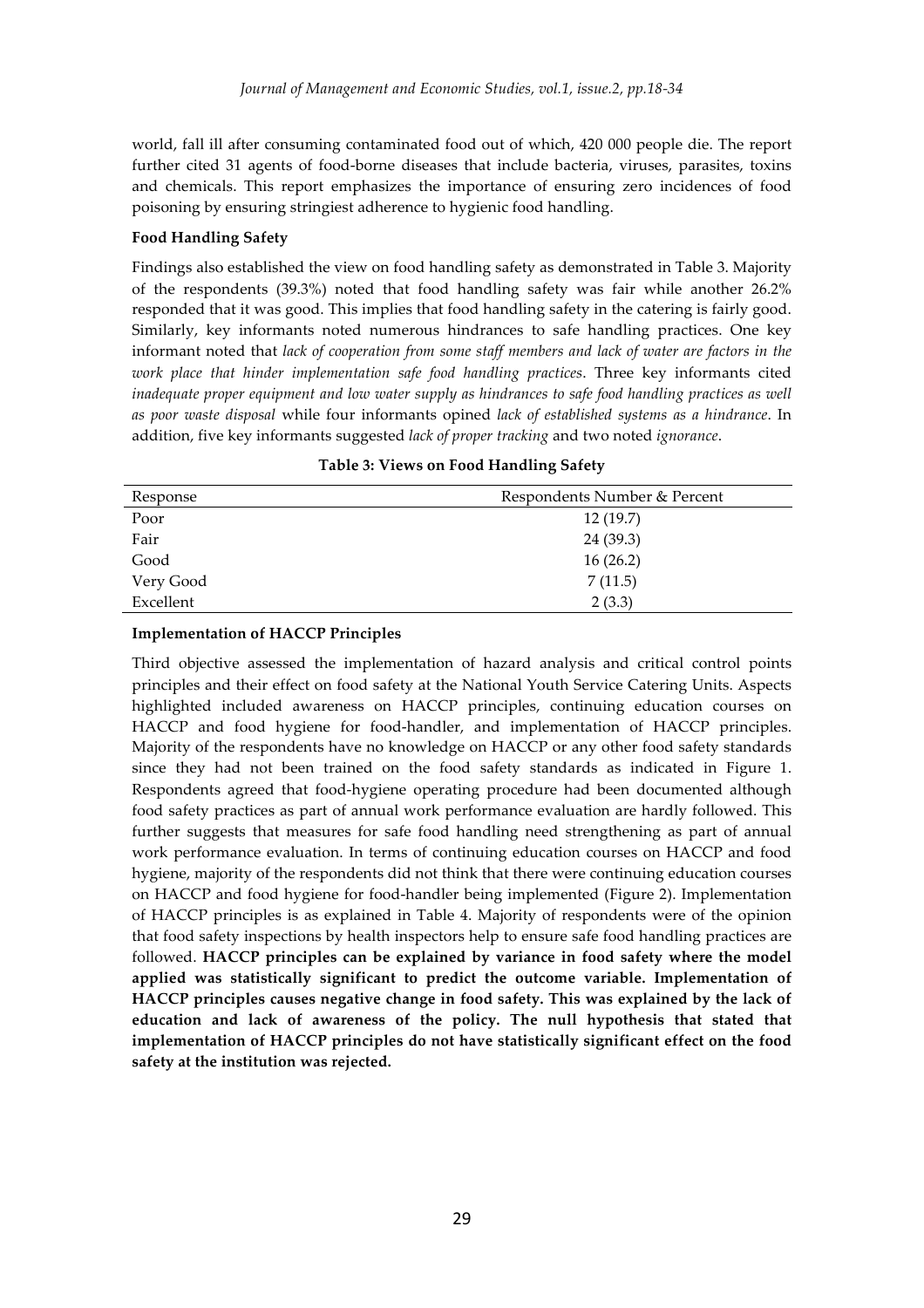

**Figure 1: Knowledge of HACCP or Food Safety Standards**



**Figure 2: Continuing Education Courses on HACCP and Food Hygiene**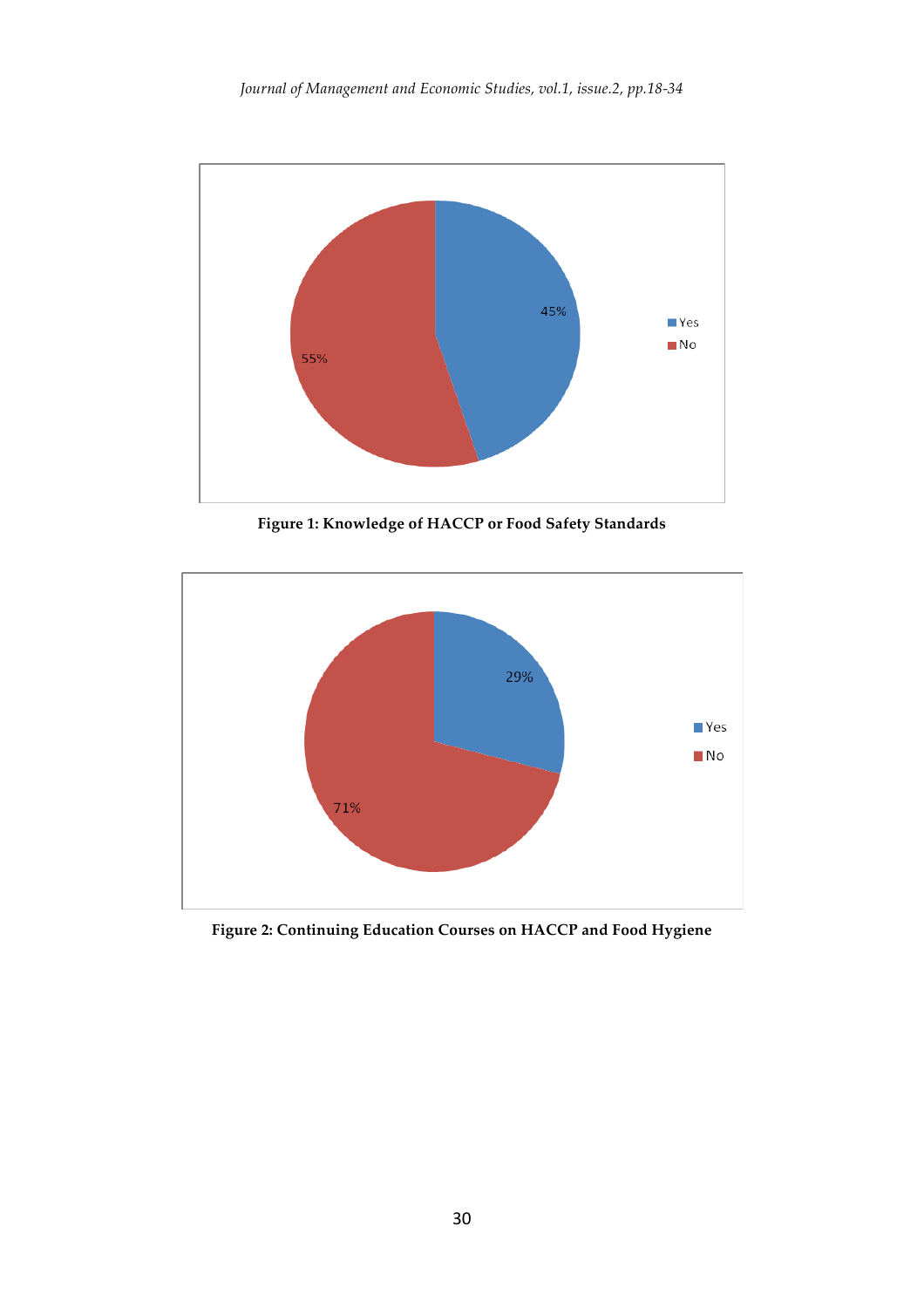| <b>HACCP</b> Implementation Practices         | Respondents Number & Percent |            |            |                 |                 |
|-----------------------------------------------|------------------------------|------------|------------|-----------------|-----------------|
|                                               | Strongly                     | Agree      | Not        | <b>Disagree</b> | Strongly        |
|                                               | Agree                        |            | Sure       |                 | <b>Disagree</b> |
| inspections<br>safety<br>health<br>Food<br>by | 19                           | 28         | 25         | 6               | 8               |
| inspectors ensure Adherence to safe food      | $(20.4\%)$                   | $(30.1\%)$ | $(26.9\%)$ | $(6.5\%)$       | $(8.6\%)$       |
| handling practices                            |                              |            |            |                 |                 |
| Employees are rewarded for following          | 9                            | 24         | 24         | 14              | 19              |
| safe food handling practices                  | $(8.6\%)$                    | $(25.8\%)$ | $(25.8\%)$ | $(15.1\%)$      | $(20.4\%)$      |
| Adherence to food safety practices part of    | 19                           | 23         | 23         | 11              | 16              |
| annual work performance evaluation            | $(20.4\%)$                   | $(24.7\%)$ | $(24.7\%)$ | $(11.8\%)$      | $(17.2\%)$      |
| Any documentation of food hygiene             | Yes                          | 54         |            |                 |                 |
| handling procedures                           |                              | $(58.1\%)$ |            |                 |                 |
|                                               | N <sub>0</sub>               | 25         |            |                 |                 |
|                                               |                              | $(26.9\%)$ |            |                 |                 |

### **Table 4: Implementation of HACCP Principles**

#### **Conclusion**

- Institution provides written and well regarded food safety policies and procedures that guide the staff although the management need to offer adequate and timely information about current food safety rules and regulations. Fundamental information for handling food safely is not readily available to the staff. There is need to provide enough staff and adequate training in order to improve food safety practices.
- There is teamwork involving new and old employees as a measure of enhancing food safety. There is lack of good cooperation among departments to ensure that consumers receive safely prepared food. Overall, the staff views indicated that food safety policies and procedures help to ensure that safe food handling practices are followed.
- Staff should be encouraged at all times to use food gloves when preparing food items as well as detergents and water when cleaning vegetables. Equipments and tools for food preparation and production must be used for the intended purpose of safe food handling practices in addition to observing good hygiene standards.
- Continuous professional training and education courses on HACCP and food hygiene for food-handlers are important for the catering staff. This will provide the staff with adequate knowledge and skills on food handling and production practices.

#### **Recommendations**

- Compliance and adherence to HACCP principles and practices helps in preventing food poisoning. Management should also make the staffs to be more aware of HACCP and other safety standards, and should reward employees for following safe food handling practices.
- Management should encourage partnership and collaboration between different departments in order to enhance safe food production. Staff should be encouraged to use gloves as a measure of safe food production, and should use detergent water when cleaning vegetables and fruits.
- Institution should also increase the supplies of tools and materials in adequate quantities in order to promote safe food handling practices. Food safety practices should also be made to be part of the annual work performance evaluation for the staffs.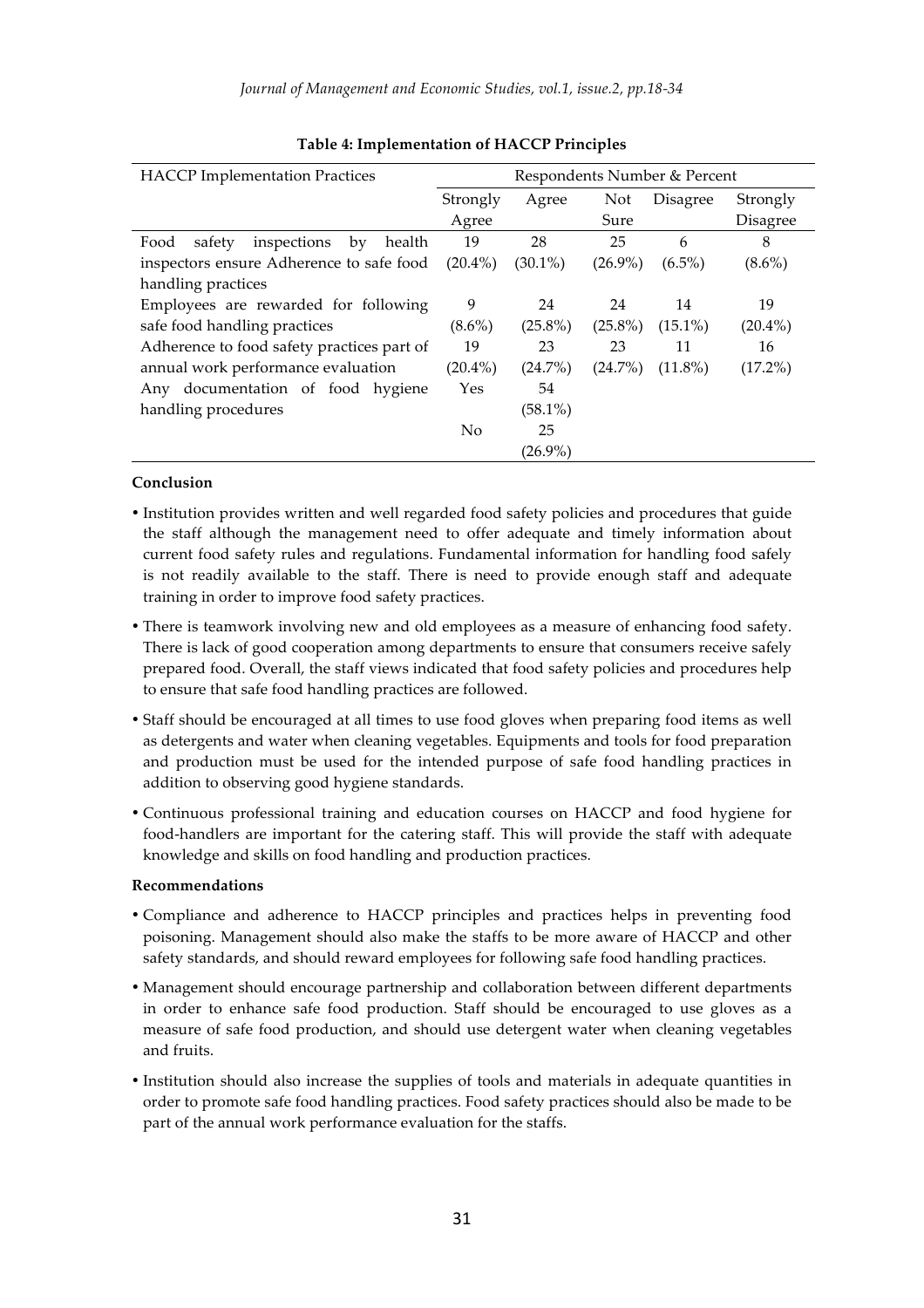#### **REFERENCES**

- Aagaard, S. E. (2016). *Take care: Food risk management and gendered household roles among Chinese women.*
- Abowitz, D., & Toole, T. (2010). Mixed method research: Fundamental issues of design,validity and reliability in construction research.". *J. Constr. Eng. Manage.,10.1061/(ASCE)CO.1943 7862.0000026*, pp 108-116.
- Al Busaidi, M. A., & Jukes, D. J. (2015). Assessment of Food Control Systems in the Sultanate of Oman. *Food Control 51(0)*, 59-69.
- Al Yousuf, M., Taylor, E., & Taylor, J. (2015). Developing a Government Strategy to Meet International Standards of Food Safety Across the Hospitality Industry. *WorldwideHospitality and Tourism Themes, 7(1)*, 4-16.
- American National Standards Institute. (2016). ISO 22000: Food safety management systems Requirements for any organization in the food chain. New York , USA.
- Booty, F. (2009). *Facilities Management Handbook.* Routledge.
- CDC. (2015). Preventing Future Outbreaks. Atlanta GA, USA.
- Clayton, D., & Griffith, C. J. (2008). efficiency of an extended theory 0f planned behaviuor model for predicting cateres,hand hygenic practises. *Internation journal ofenvironmental health,vol 18*, PP 83-98.
- Cochran, W. G. (2007). *Sampling techniques. .* John Wiley & Sons.
- Creswell, J. W., & Plano Clark, V. L. (2011). *Designing and Conducting Mixed Methods Research (2nd ed.).* Thousand Oaks, CA: Sage Publications, Inc.
- Dawso Van Druff, C. A. (2012). *Implementation of school districts' food safety plans and perceptions of support for food safety and training in child nutrition programs in one USDA region.* Des Moines.
- Disease Outbreak News. (2017). *Cholera, Kenya.* Nairobi: World Health Organization.
- FAO. (2016). Consumers and food safety: A food industry perspective. *Food, nutrition and agriculture*.
- Foskett, D., & Ceserani, V. (2007). *The Theory of Catering 11th edition Abingdon.* Hodder Arnold.
- Fowler, F. J. (2013). *Survey research methods.* Sage publications.
- Hampshire County Council. (2010). Food Safety Policy. Winchester, UK.
- Huuhtanen, S., & Laukkanen, A. (2006). *A guide to sanitation and hygiene for those working in developing countries.* Tampere: University of Applied .
- Jabbar, M. A., & Grace, D. (2012). *Regulations for Safety of Animal Source Foods in Selected Sub-Saharan African Countries: Current Status and Their Implications.* Nairobi, Kenya: International Livestock Research Institute.
- Kothari, C. R. (2004). *Research methodology: Methods and techniques.* New Age International.
- Lee, H. Y., Chik, W. N., Baka, F. A., Saari, N., & Mahyudin, N. A. (2012). Sanitation Practices Among Food Handlers in a Military Food Service Institution, Malaysia. *Food and Nutrition Sciences , 3 (11)*, 1561-1566.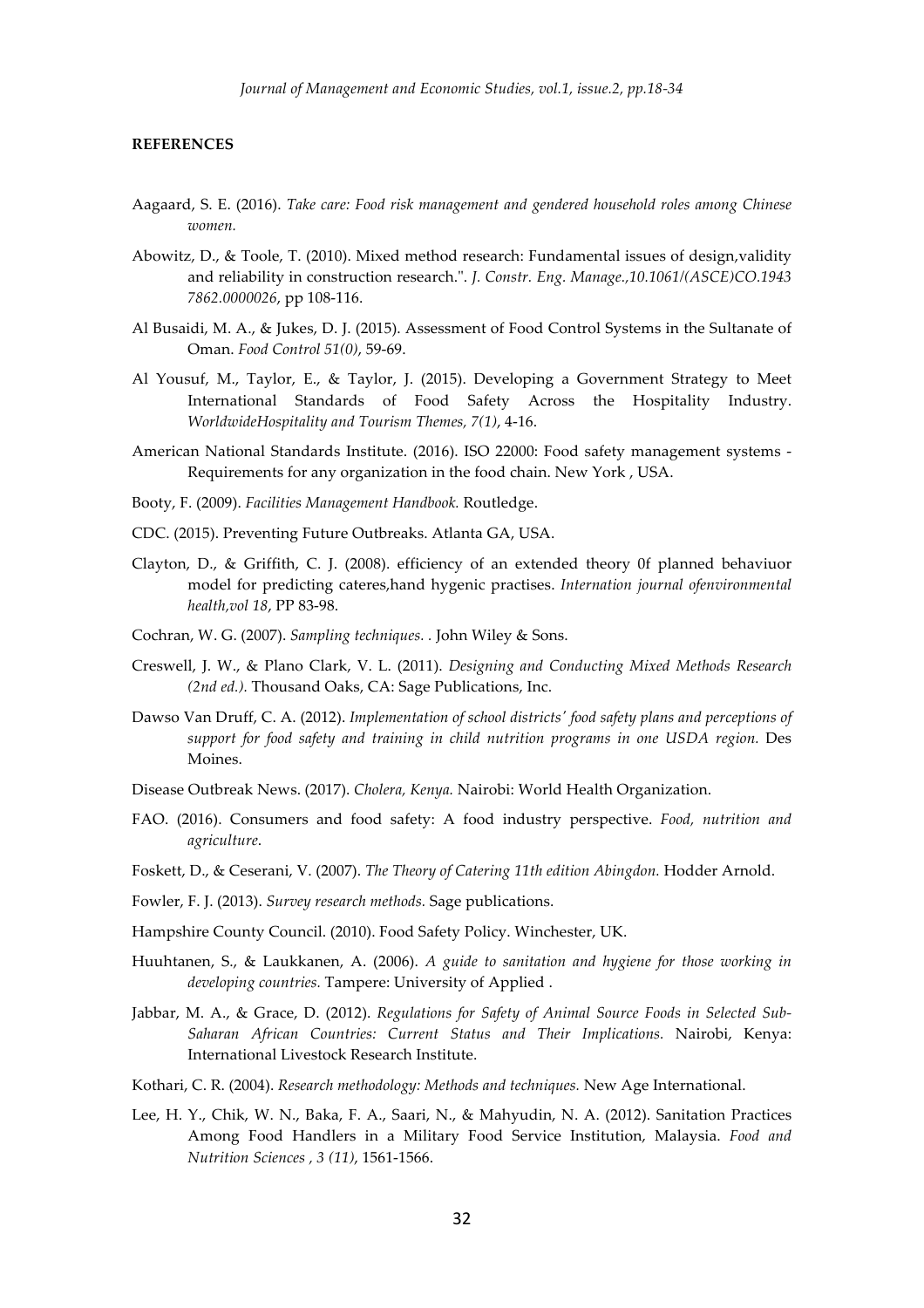- Mugenda, O. M., & Mugenda. (2012). *Research methods: Quantitative and qualitative approaches.* African Centre for Technology Studies.
- Mutavi, L. (2017). Cholera Fears as 59 Police Officers Taken Ill . Nairobi, Kenya.
- Nguz, K. (2007). Assessing Food Safety System in Sub-Saharan Countries: An Overview of Key Issues. *Science Direct Journal 18 (2)*, 131-134.
- Oklahoma State University. (2016). Research Design in Occupation Education: Relliability and Validity. Oklahoma, USA.
- Olielo, T. K., & Rombo, G. O. (2009). The Availability of Processed Fruit Products and their Contents of Vitamins A and C in Nairobi, Kenya. *African Journal of Food, Agriculture, Nutrition and Development, 9(1)*, 565-579.
- Powell, D. A., Jacob, C. J., & Chapman, B. J. (2011). Enhancing Food Safety Culture to Reduce Rates of Foodborne Illness. *Food Control, 22(6)*, 817-822.
- Sharif, L., & Al-Malki, T. (2010). Knowledge, Attitude and Practice of Taif University Students on Food Poisoning. *Food Control, 21(1)*, 55–60.
- Shravani, S. (2012). Food Allergens and Food Safety: A Global Perspective with Respect to Codex Alimentarius. *Journal of Food Science and Engineering, 2(8)*, 411-412.
- Silver, C., & Lewins, A. (2014). *Using software in qualitative research: A step-by-step guide.* Sage publications.
- Standard Newspaper. (May 19, 2015). *http://www.standardmedia.co.ke/article/2000162784/25 students rushed-to-hospital-over-cholera-scare-in-nakuru-where-the-disease-has-killed-15 people.* Nairobi: standardmedia.co.ke.
- Tansey, G., & Worsley, A. (2014). *The food system.Routledge.* London: Pennine Pens.
- Tavakol, M., & Dennick, R. (2011). Making sense of Cronbach's Alpha. *International Journal of Medical Education, 2*, 53-54.
- Taylor, J. (2011). An exploration of food safety culture in a multi-cultural environment: next steps?. *Worldwide Hospitality and Tourism Themes, 3(5)*, pp 455.
- Todd, E. C., Michaels, B. S., Greig, J. D., Smith, D. L., Holah, J., & Bartleson, C. A. (2010). Outbreaks where food workers have been implicated in the spread of foodborne disease: Part 7: Barriers to reduce contamination of food by workers. *J. Food Prot 73*, 1552–1565.
- Turner III, D. W. (2010). Qualitative Interview Design: A Practical Guide for Novice Investigators. *The Qualitative Report, 15(3)*, 754-755.
- University of Mississippi. (2017). Food Safety Standard Operating Procedures (SOPs). Oxford, USA: Institute of Child Nutrition.
- Wagacha, J. M., & Muthomi, J. W. (2008). Mycotoxin Problem in Africa: Current Status, Implications to Food Safety and Health and Possible Management Strategies. *International Journal of Food Microbiology, 124(1)*, 1-12.
- Walker, E., Pritchard, C., & Forsythe, S. (2003). Hazard Analysis Critical Control Point and Prerequisite Programme Implementation in Small and Medium Size Food Businesses. *Food Control, 14 (3)*, 169-174.